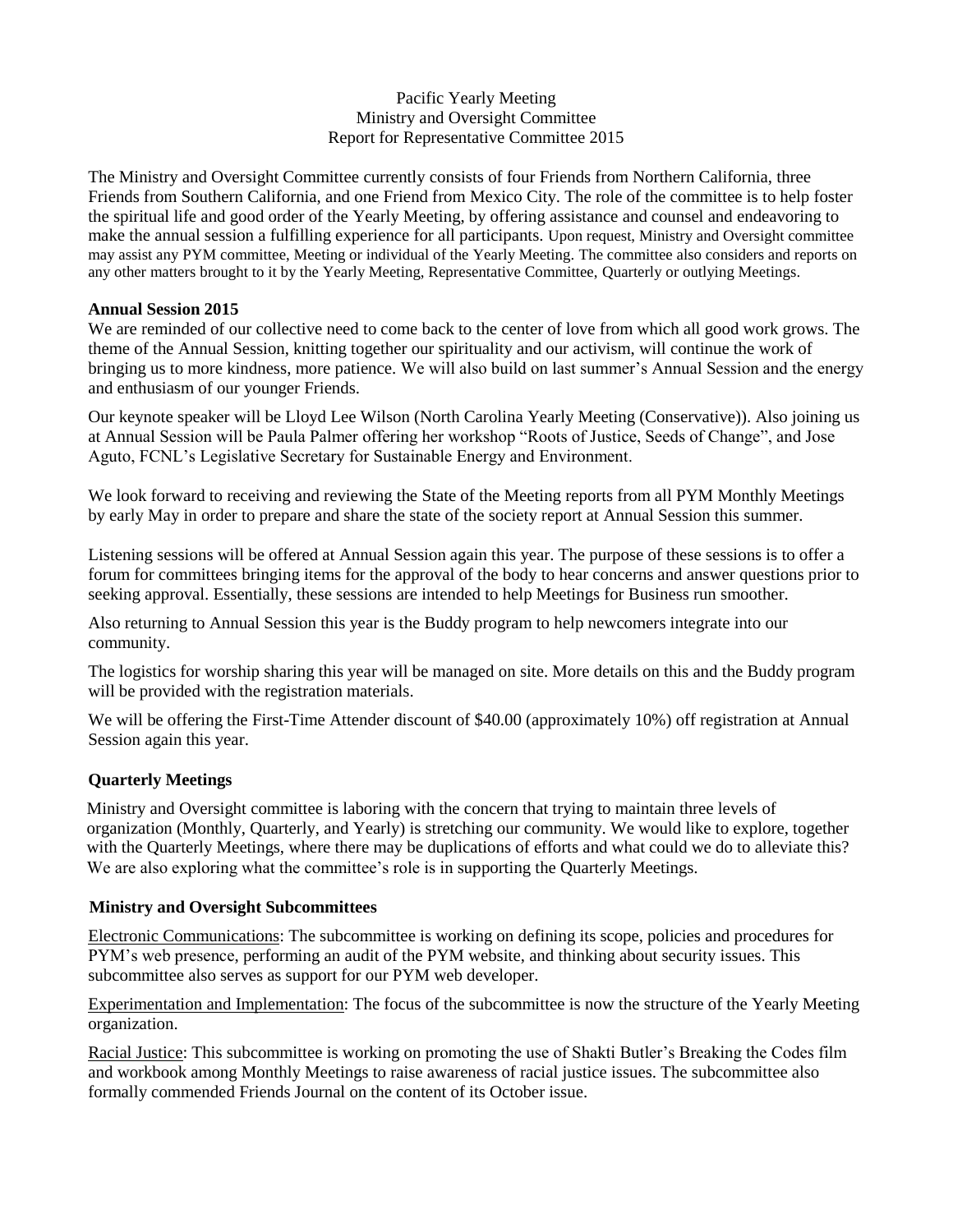Representative Support: In addition to serving as a resource for Meeting representatives and building community within this group, the subcommittee is working a project to gather the 'seat cards' or introductory pamphlets from all PYM Meetings to make these available to all Friends through the PYM website.

Visiting Friend: This subcommittee has been meeting regularly and has prepared the job description and application form for Friends interested in the opportunity to serve as Visiting Friend *(see the PYM website under PYM Documents - Job Descriptions)*. Ministry and Oversight committee is expecting to bring a recommendation to the Annual Session for approval of the first Visiting Friend under this new program to start late summer/early fall 2015.

If a subcommittee has completed its work, isn't making progress on its work, or is not serving its purpose, it should be laid down.

Ministry and Leadings: Ministry and Oversight lays this subcommittee down. Monthly Meetings and Friends are encouraged to consult the document "Faithfulness in Action" and to support each other in exploring their leadings. Any requests for support not able to be addressed by the Monthly or Quarterly Meetings should be brought to Ministry and Oversight committee. Although this subcommittee has been laid down, Ministry and Oversight committee will continue to labor with the question "What is the role of the Yearly Meeting?"

Support for Distant Meetings: Ministry and Oversight committee lays this subcommittee down. We will checkin with the Meetings in Hawaii, Guatemala, and Mexico at least once a year and encourage these Meetings to approach Ministry and Oversight committee if they would like additional support.

### **Web Coordinator**

We thank Don Bean for his many years of service and his efforts in building the PYM website, taking care of many of the Yearly Meeting's electronic and online needs, and numerous other activities. Don stepped down as web coordinator for the Yearly Meeting this past fall and we enthusiastically welcome Brylie Oxley into this position.

### **M&O sponsored interest groups at Annual Session**

Ministry and Oversight committee sponsors the following interest groups at Annual Session this year: (1) Spiritual Discernment of Leadings through Writing; (2) What does it mean to 'hold someone in the Light'?; (3) Growing Our Meetings, and (4) an interest group hosted by the Racial Justice subcommittee. In addition, the keynote speaker will also offer an interest group.

### **Aging as an adventure**

Several Meetings have recently hosted the "Aging as an Adventure" workshop given by Claire Gorfinkel. These workshops have made a subject that is difficult for many of us approachable. A follow-up workshop is being offered at Quaker Center in the fall to continue the discussion of the needs of our elder members and our Meetings' abilities to care for them. Ministry and Oversight committee supports this follow-up workshop as an evaluation session of the previous work and an opportunity to create materials to support Friends and Meetings.

### **Community reconciliation and sexual misconduct policies**

Many Monthly Meetings are being required by insurance companies to draft related policies. M&O is working on reviewing and revising the policies and procedures of the Yearly Meeting, which in addition to strengthening and caring for our Yearly Meeting community, will be available to help Monthly Meetings as they address this task.

#### **Ministry and Oversight committee meetings**

The committee meets in person three times a year. We have adopted a practice of spending time with local Friends through adult education sessions, Meeting for Worship, and other social interactions. We met this past fall in Santa Rosa and offered a session on leadings for Redwood Forest Meeting. Our winter meeting was hosted by Orange Grove, where we talked about the Yearly Meeting, the committee, and the Annual Session. In late spring we will meet at San Jose and offer a session on eldering and dealing with challenging personalities in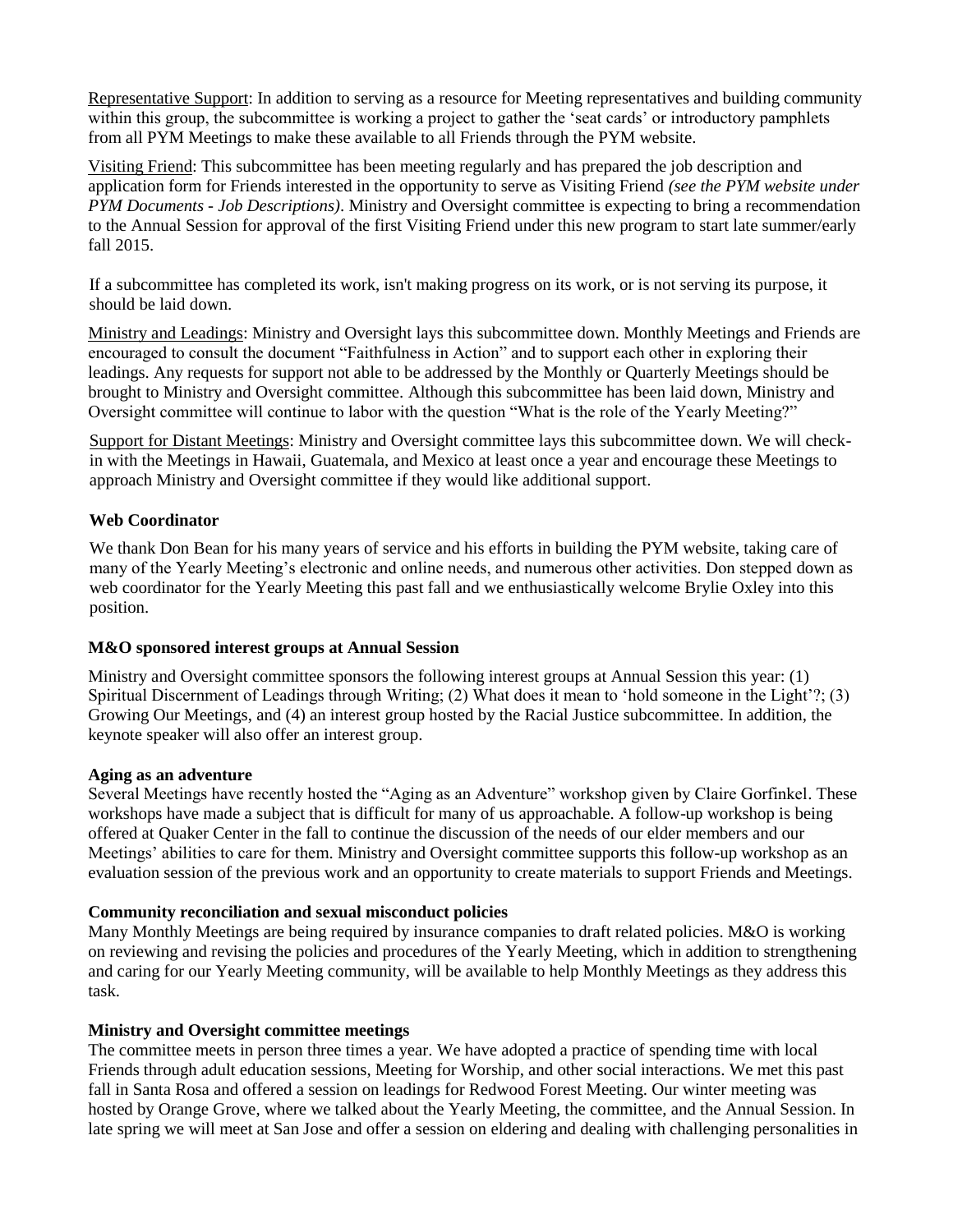the Meeting. Ministry and Oversight committee has benefited greatly from listening to these Friends and invites other Meetings to consider hosting a meeting of Ministry and Oversight committee.

#### **Annual Session - Proposal**

Recognizing the importance of the time we spend together at Annual Session and the difficulty many Friends face in attending due to work, other commitments, and cost, among other factors, M&O offers the following proposal to experiment with a different configuration of days for Annual Session. We suggest the configuration selected be trialed for two years, 2016 and 2017.

Representative Committee will be asked which of the following configurations should be taken to the Monthly Meetings for input, following which Ministry and Oversight committee will bring a definitive proposal to Annual Session for approval. A sampling of possible schedules is attached to aid in visualizing the proposed configurations.

Configuration 1: Monday dinner to Saturday lunch *(current configuration)* Configuration 2: Tuesday lunch to Sunday afternoon Configuration 3: Wednesday lunch to Sunday afternoon Configuration 4: Thursday lunch to Sunday afternoon

Respectfully submitted, Bronwen Hillman on behalf of PYM Ministry & Oversight Committee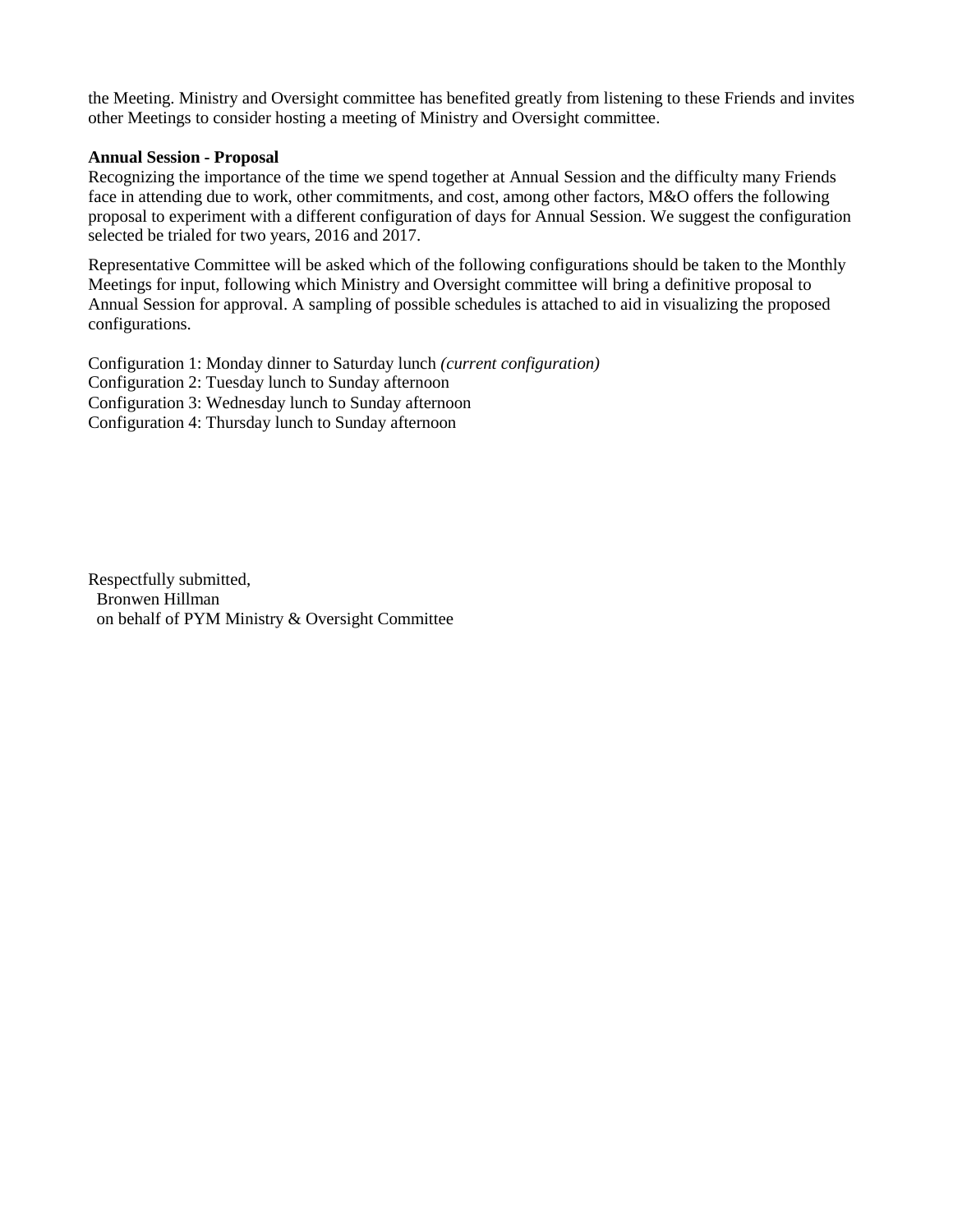# Annual Session - Scheduling Options

Following are a few initial suggestions as to what possible schedules might look like for the different configurations of days proposed.

Configuration 1: Monday - Saturday *(current configuration, see draft schedule for Annual Session 2015)* 

Configuration 2: Tuesday - Sunday

|                | Tuesday                            | Wednesday                   | Thursday                             | Friday                      | Saturday                       | Sunday                 |  |
|----------------|------------------------------------|-----------------------------|--------------------------------------|-----------------------------|--------------------------------|------------------------|--|
| $6:00 - 7:00$  |                                    | Outdoor Worship             |                                      |                             |                                |                        |  |
| $7:00 - 8:00$  |                                    | <b>Breakfast</b>            |                                      |                             |                                |                        |  |
| $8:00 - 9:00$  |                                    | Sharing Groups <sup>1</sup> | <b>Sharing Groups</b>                | <b>Sharing Groups</b>       | <b>Sharing Groups</b>          | <b>Sharing Groups</b>  |  |
| $9:15-10:45$   |                                    | Workshops                   | Workshops                            | <b>Keynote Address</b>      | Meeting for<br><b>Business</b> | tba                    |  |
| 11:00-12:30    | Registration / Parents<br>Meetings |                             |                                      | <b>Meeting for Business</b> | <b>Interest Groups</b>         | Meeting for Worship    |  |
| $12:30 - 1:30$ |                                    | Lunch                       |                                      |                             |                                |                        |  |
| $1:30 - 3:00$  | Workshops                          | Workshops                   | Intergenerational<br>Service Project | T.Quakers/Bible             | T.Quakers/Bible                | <b>Closing Plenary</b> |  |
| $3:15 - 4:45$  |                                    | T.Quakers/Bible             | Registration                         | <b>Interest Groups</b>      | Memorials                      |                        |  |
| $5:00 - 6:00$  | Dinner                             |                             |                                      |                             |                                |                        |  |
| $6:15 - 7:45$  | <b>Interest Groups</b>             | <b>Interest Groups</b>      | <b>Welcome Plenary</b>               | <b>Listening Session</b>    | <b>Family Night</b>            |                        |  |
| $8:30 - 10:00$ | Intergenerational<br>Signing       | <b>Affinity Groups</b>      | <b>Affinity Groups</b>               | <b>Affinity Groups</b>      | Dance                          |                        |  |

Configuration 3: Wednesday - Sunday

|                | Wednesday                                 | Thursday               | Friday                      | Saturday                       | Sunday                 |  |
|----------------|-------------------------------------------|------------------------|-----------------------------|--------------------------------|------------------------|--|
| $6:00 - 7:00$  |                                           | Outdoor Worship        |                             |                                |                        |  |
| $7:00 - 8:00$  |                                           | <b>Breakfast</b>       |                             |                                |                        |  |
| $8:00 - 9:00$  |                                           | <b>Sharing Groups</b>  | <b>Sharing Groups</b>       | <b>Sharing Groups</b>          | <b>Sharing Groups</b>  |  |
| $9:15-10:45$   |                                           | <b>Keynote Address</b> | <b>Meeting for Business</b> | Meeting for<br><b>Business</b> | tba                    |  |
| 11:00-12:30    | <b>Registration / Parents</b><br>Meetings | <b>Worship Sharing</b> | <b>Worship Sharing</b>      | <b>Worship Sharing</b>         | Meeting for Worship    |  |
| $12:30 - 1:30$ | Lunch                                     |                        |                             |                                |                        |  |
| $1:30 - 3:00$  | <b>Opening Plenary</b>                    | Intergenerational      | <b>Interest Groups</b>      | <b>Interest Groups</b>         | <b>Closing Plenary</b> |  |
| $3:15 - 4:45$  | Interest Groups                           | Service Project        | <b>Listening Session</b>    | <b>Memorials</b>               |                        |  |
| $5:00 - 6:00$  |                                           |                        |                             |                                |                        |  |
| $6:15 - 7:45$  | T.Quakers/Bible                           | T.Quakers/Bible        | T.Quakers/Bible             | <b>Family Night</b>            |                        |  |
| $8:30 - 10:00$ | Evening Worship                           | Evening Worship        | Evening Worship             | Dance                          |                        |  |

<sup>&</sup>lt;sup>1</sup> Sharing Groups would be groups of 8-10 individuals, assigned according to our current worship sharing considerations of mixing age, Meeting, gender, etc. They would meet each morning after breakfast for worship, worship sharing, etc.